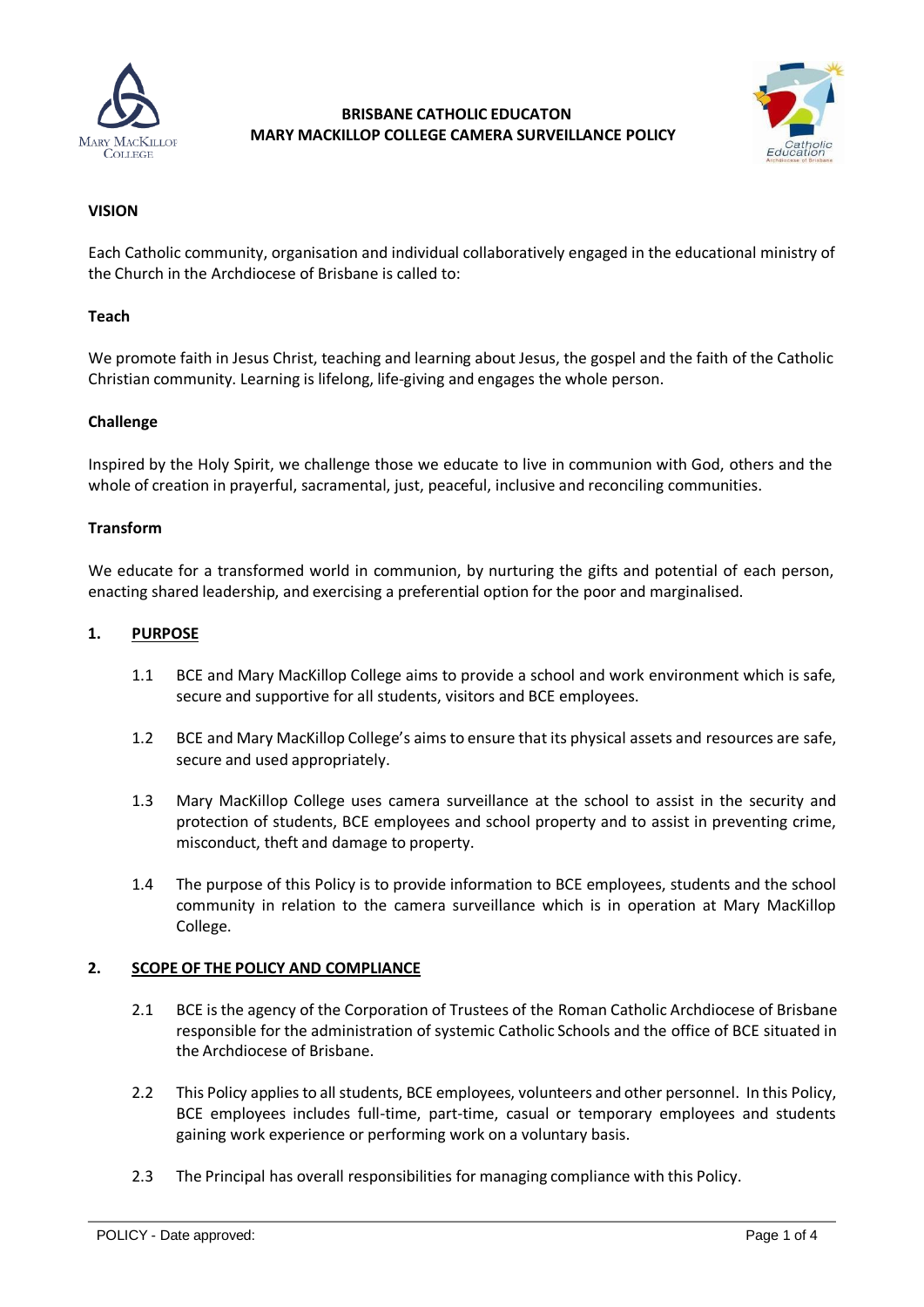# **3. QUESTIONS**

- 3.1 If employees, students or parents have any questions about this Policy or wish to clarify any issues, they may contact the College.
- 3.2 The Colle*ge* may be able to provide assistance, if employees need any information or advice in relation to:
	- camera surveillance equipment and systems;
	- installation of camera surveillance equipment;
	- length of time camera surveillance images should be stored;
	- where images from camera surveillance should be stored; and
	- circumstances in which recordings from camera surveillance will be used.

# **4. CAMERA SURVEILLANCE**

- 4.1 'Camera Surveillance' is surveillance by means of a camera that monitors or records visual images of activities in the school or on BCE property or premises.
- 4.2 The installation of Camera Surveillance at Mary MacKillop College has been approved in writing by the Principal. The Principal should consider any concerns raised by individual BCE employees working in an area under Camera Surveillance under section 5.3, before granting approval.
- 4.3 The Principal has carried out a security risk assessment and has identified security risks in areas of the school. The purpose of the Camera Surveillance at Mary MacKillop College is to assist in ensuring the safety and security of BCE employees, students and the school community and assist in protecting the physical assets of the school from theft, damage, arson and malicious damage.
- 4.4 Camera Surveillance is installed in the following areas in the school:
	- College Front Entrance Library Walkway Undercroft and School Grounds Locker areas – Portland, Fitzroy, Penola – all levels. Carparks. Tuckshop.
- 4.5 The Camera Surveillance system comprises a main control server unit and fixed and remotely controlled cameraslocated on the school grounds and inside buildings. Access to camera images will be provided to authorised personnel only.
- 4.6 The Camera Surveillance operates 24 hours a day, 7 days a week and cameras are motion activated. Images are recorded on hard disc. Images are retained for up to two months or longer if instructed by the Principal or required by law. Access to footage is limited to The Business Manager and Deputy Principal.
- 4.7 The Principal will provide an appropriate authorisation to an employee before the employee ("authorised employee") may access the Camera Surveillance system and images. Camera Surveillance is monitored by the Principal and authorised employees, including that:
	- the cameras are checked weekly by an authorised employee to ensure the system is operating effectively;
	- programmed maintenance is scheduled for the CCTV system;
- recorded footage is accessed by an authorised employee if requested by the Principal to provide reports of any suspicious activities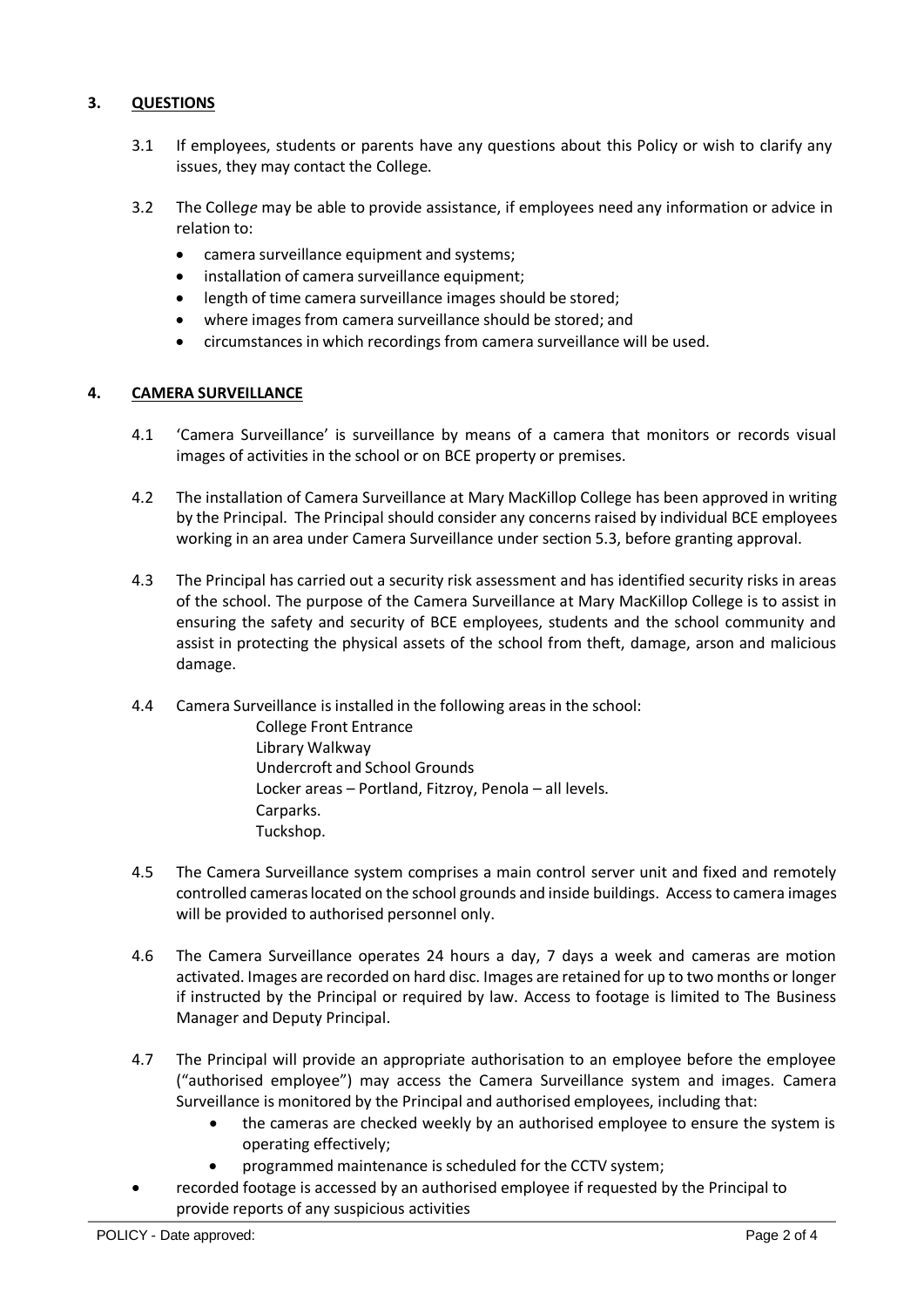- 4.8 The Camera Surveillance installed at the school will be placed in the appropriate location, height, position and orientation and be vandal resistant.
- 4.9 Appropriate lighting will be installed. The camera equipment will be appropriately maintained and monitored by an approved contractor to ensure it is operational and effective.
- 4.7 Camera Surveillance should not be placed in a location where private premises can be clearly viewed from the cameras. In addition, Camera Surveillance must not take place in private areas in the school such as toilets, change rooms, bathing facilities, health rooms and counselling rooms.

### **5. NOTICE AND SIGNAGE OF CAMERA SURVEILLANCE**

- 5.1 The Principal will provide reasonable notice of the camera surveillance that is operating at the school. Notice should be provided in a prominent sign near the entrance of the area under surveillance that states the purpose of the camera surveillance, the area in which the camera surveillance operates and any entities to whom the school usually discloses the information captured via camera surveillance.
- 5.2 The Principal will take all reasonable and appropriate action to ensure that the cameras are clearly visible and an additional sign is placed near each camera to notify people of the present of the camera.
- 5.3 The Principal will endeavour to provide a written notice to each individual BCE employee who is regularly working directly in an area intended to be under Camera Surveillance. New starters will be provided with this notice within a reasonable time before commencing work directly in an area under Camera Surveillance. The notice should specify the area in which the surveillanceisto be conducted, the specific purpose for the Camera Surveillance and the person responsiblefor the conduct of the surveillance. The Principal should consider all concerns raised by individual employees working in an area under Camera Surveillance and document and address,where appropriate, any concerns raised.

# **6. COMMUNICATION OF THIS POLICY**

6.1 The Principal will ensure that this Policy is uploaded to the Mary MacKillop College website. The Principal will endeavour to provide reasonable notice to BCE employees, students and parents at Mary MacKillop College of where the Policy can be accessed and provide information on the Policy.

### **7. PRIVACY AND USE OF SURVEILLANCE RECORDINGS**

- 7.1 The Principal will take all reasonable action to ensure that all recordings and records from the Camera Surveillance are protected against loss or unauthorised access and are kept confidential and in accordance with the *Privacy Act 1988 (Cth)* and BCE's Privacy Policy.
- 7.2 The Principal will take all reasonable action to ensure that the images, records and information gathered through Camera Surveillance are only accessed by authorised personnel and used only in accordance with this Policy.
- 7.3 Recordings cannot be used for irrelevant purposes. In no circumstances, may images be used for commercial purposes or entertainment. The Principal should take all reasonable action to ensure that all recordings and records are erased as soon as they cease to be of use.